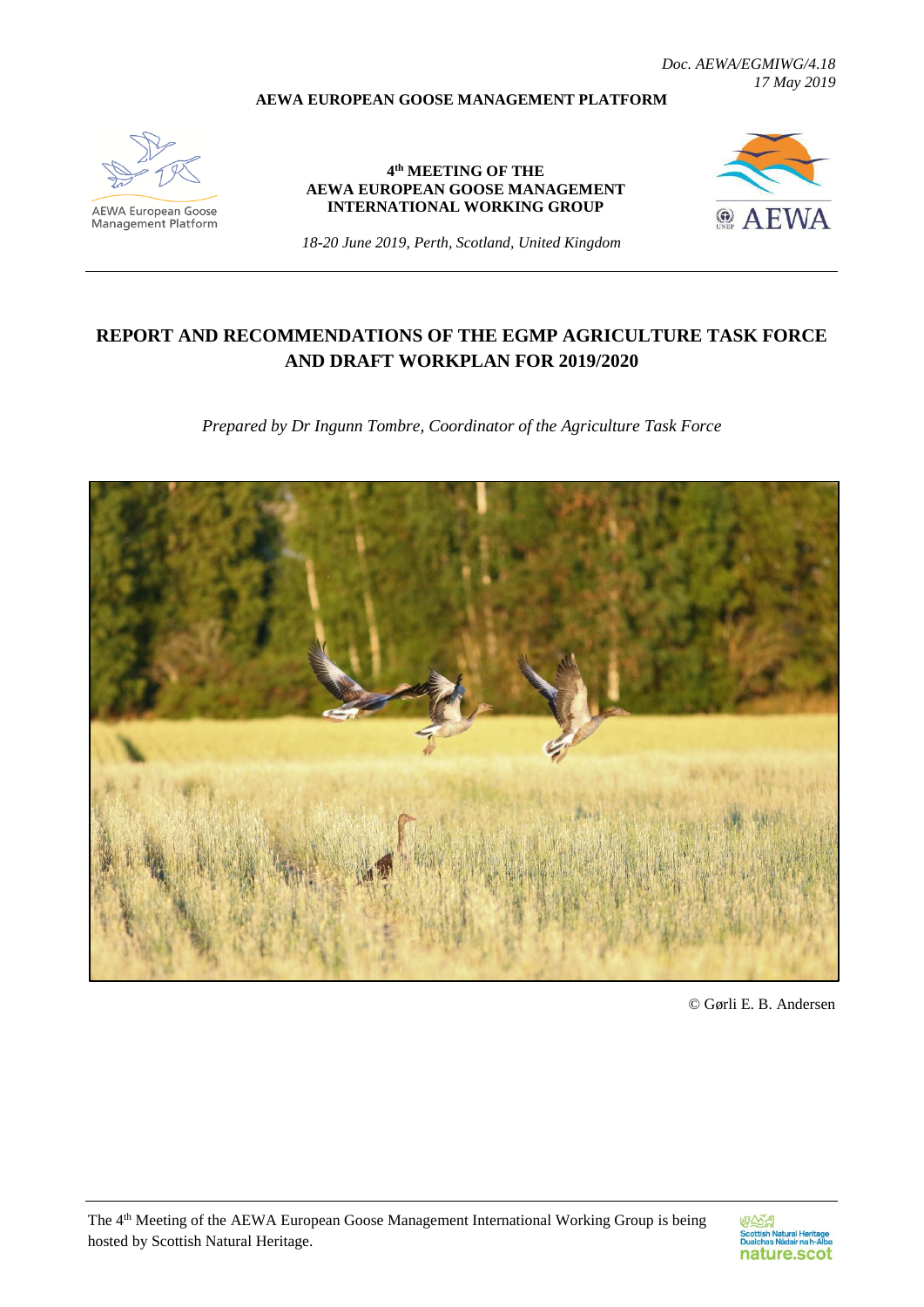# **REPORT AND RECOMMENDATIONS OF THE EGMP AGRICULTURE TASK FORCE AND DRAFT WORKPLAN FOR 2019/2020**

## **1. Introduction**

According to Rule 29 of the European Goose Management International Working Group (EGM IWG) Modus Operandi, the EGM IWG may establish species and/or thematic Task Forces as necessary to deal with the preparation and coordination of decision papers and background documents, as well as to deal with other specific tasks.

The Agriculture Task Force (Agri TF) was established in early 2017, following the recommendations of the 2<sup>nd</sup> Meeting of the EGM IWG (EGM IWG2) in June 2017, in Copenhagen, Denmark. Dr Ingunn Tombre was identified as the Coordinator for the Agri TF. The current membership of the Agri TF is indicated in Annex 1 to this document. In line with the Terms of Reference, the nomination of additional members to the Task Force is at the discretion of the National Government Representative of each Range State and the Coordinator of the Task Force.

### **2. Meetings**

- o The first face-to-face meeting of the Agriculture Task Force was held in Leeuwarden, the Netherlands on 18 June 2018.
- o A Skype meeting was held on 24 September 2018 with some of the Task Force members; G. H. Jensen (Data Centre), L. Nilsson & J. Månsson (SLU) & I. Tombre (NINA); planning the way forward for the development of a report on management measures for geese in Range States of the EGMP.
- o The third online meeting with all Task Force members was held on 3 April 2019.

# **3. Key Activities**

- 1. Farmers use different tools to protect their crop from foraging goose populations. Also, measures to prevent crop damage and reduce conflicts with agriculture are implemented at the municipality, county/province/Länder or on country level, and a set of actions are available. The Agriculture Task Force has compiled a report (*An Overview of the Management Measures for Geese in Range States of the European Goose Management Platform;* Doc AEWA/EGM/IWG/Inf.4.15), collating information about possible management measures in EGMP Range States, providing an overview with the aim to exchange knowledge and experiences among the countries. In creating such an overview, the Task Force has responded to the need for such information in the EGMP.
- 2. The Task Force has discussed several key elements when managing geese at the goose-agriculture interface. E.g. what is the Agriculture Task Force's role for providing knowledge about the effectiveness of the different measures; how shall such measures be quantified; etc. The possibilities of an extension of the current report or the development of a second report about these issues has been discussed.
- 3. The Task Force has discussed different possibilities for joint actions and requirements for good practices in respect to international goose management. So far, the Task Force has not received any specific requests from the other Task Forces or the EGM IWG. However, in the coming years this is to be expected, as the Task Force is still in an early phase of work.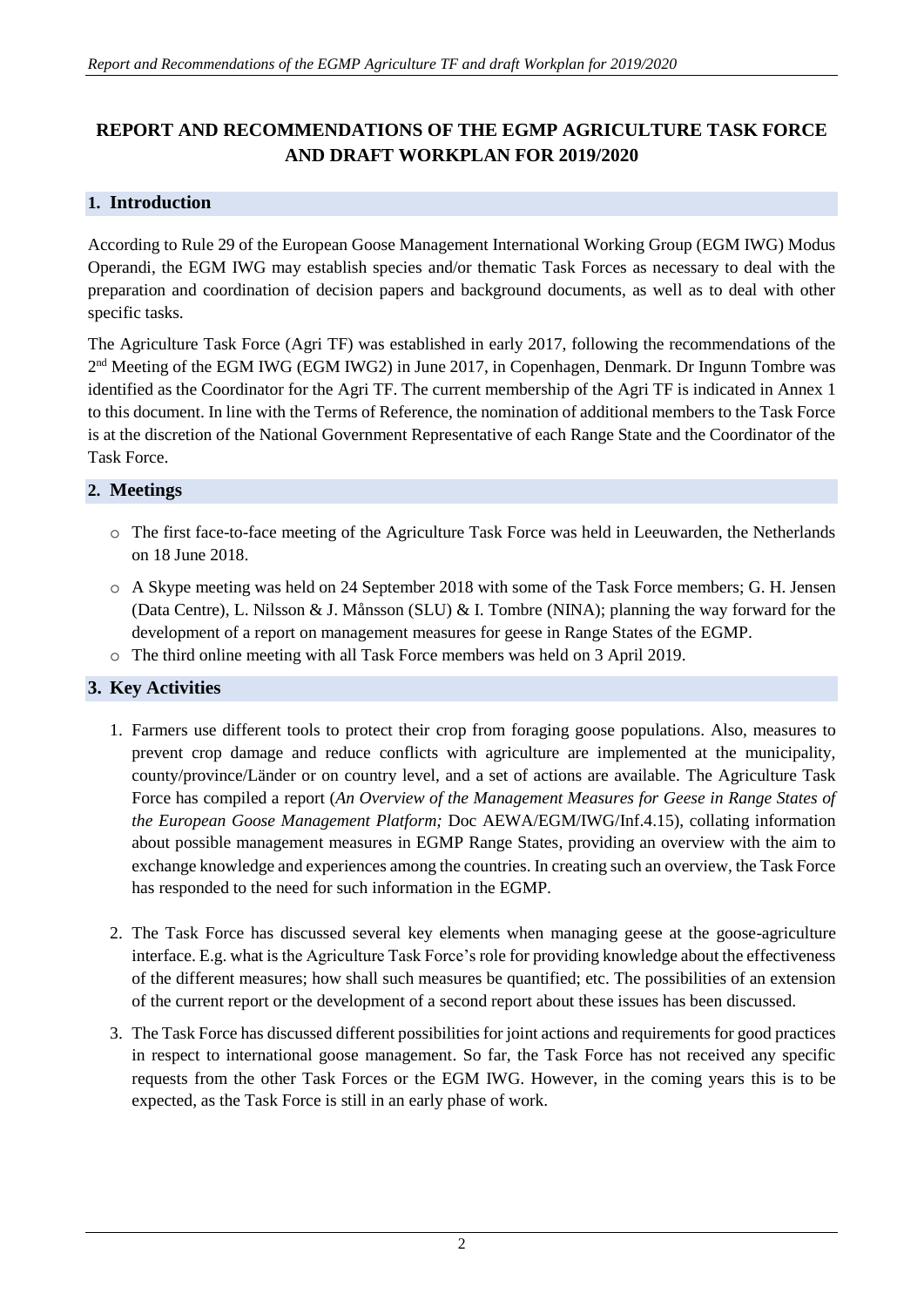### **4. Outcomes and Recommendations**

- 1. The developed report enlightens the need for common practices in goose management, especially since the EGMP emphasises the management of common goose populations among countries. The available management measures, as well as their regional implementations vary strikingly between Range States. One example of different framework conditions is the European Union's Birds Directive with legislations for EU-member Ranges States not relevant for non-members, as they have their own regulations rooted in their countries. Other differences also occur, as a goose species may be protected in one Ranges State whilst being subject to an open season in another. Hence, this overview presents the existing regulations and management measures for geese in EGMP Range States, but also demonstrates the need for agreements on best-practice tools and metrics for e.g. crop damage measurements, bench marking and the use of standard methods. The Agriculture Task Force aims to focus on this in the future and discuss the possibilities of creating a *basis table,* listing relevant variables and units, preferably in collaborations with the International Modelling Consortium in order to tailor the process to their specific needs and activities.
- 2. Overviews providing relevant management measures of geese in European Range States are useful, and the Agriculture Task Force may compile such overviews in response to different needs within the EGMP. One aspect to be discussed in the coming face-to-face meeting in Perth is the possibility to make recommendations for specific needs in goose management based on a consensus of available measures and practices.

Another issue on the meeting agenda of the face-to-face Task Force meeting in Perth is the role of the Agriculture Task Force in identifying the effectiveness of goose management measures and whether that should be science and/or experienced-based. Whether that is something for the Task Force to deal with in the coming year, and how to structure the process, will be discussed.

A useful overview for the EGMP at the goose-agriculture interface is a collation of the amount of funding in the Range States used for compensations or subsidy schemes in order to establish an overall amount that has been paid to farmers. Whether the funding is strictly national or whether the country uses EU/RDP funding is also relevant. Whether such information is possible and realistic to receive (and by whom) will be on the agenda in Perth.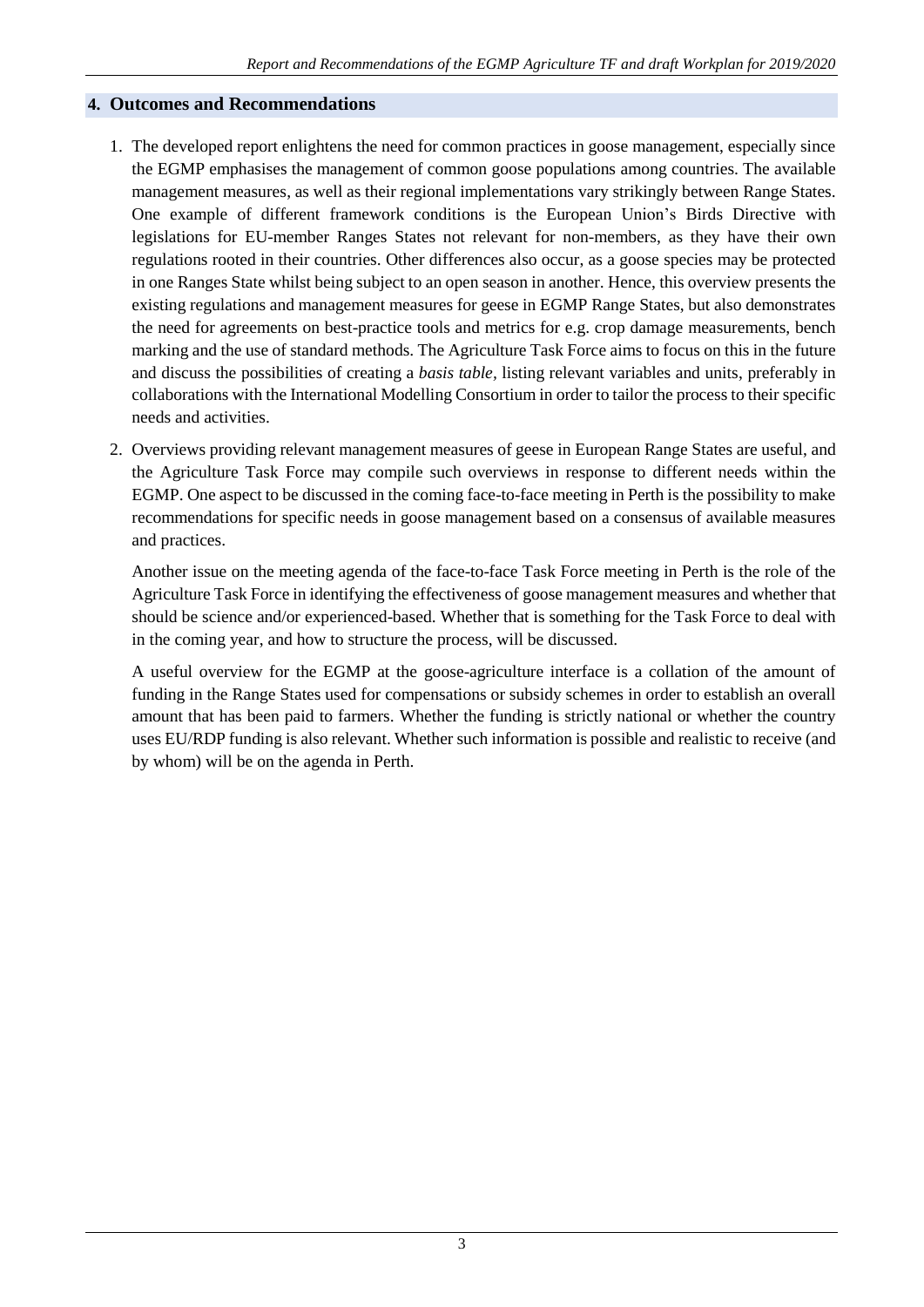### **5. Draft Workplan 2019/2020**

The following actions are planned for 2019/2020, which also may be revised based on the outcomes of the meeting on 17 June 2019 in Perth:

### **1. Action 1 – Create a Table with Measures for "Best Practice and Benchmarking"**

#### *Activity*

Discuss and develop a *basis table* listing relevant variables and units, preferably in collaboration with members of the International Modelling Consortium.

*Lead*

I. Tombre, in collaboration with Agriculture Task Force members (to be "voluntary appointed") and International Modelling Consortium members.

#### *Time-frame*

June 2019 – March 2020

### **2. Action 2 – Effectiveness of Goose Managing Measures**

#### *Activity*

A continuation of the already completed report *An Overview of the Management Measures for Geese in Range States of the European Goose Management Platform* (Doc AEWA/EGM/IWG/Inf.4.15), by also including information about the effectiveness of different measures. The level of detail is to be discussed, as well as the agreement of whether this should be incorporated and hence become a "revised report" or whether this shall be a new "Step II – report".

*Lead*

I. Tombre in collaboration with Agriculture Task Force members.

*Time-frame*

June 2019 – March 2020

# **3. Action 3 – Funding Overview**

*Activity*

Further details to be discussed at the Agriculture Task Force meeting in Perth (see 4.2 above).

*Lead*

To be clarified.

*Time-frame*

June 2019 – March 2020